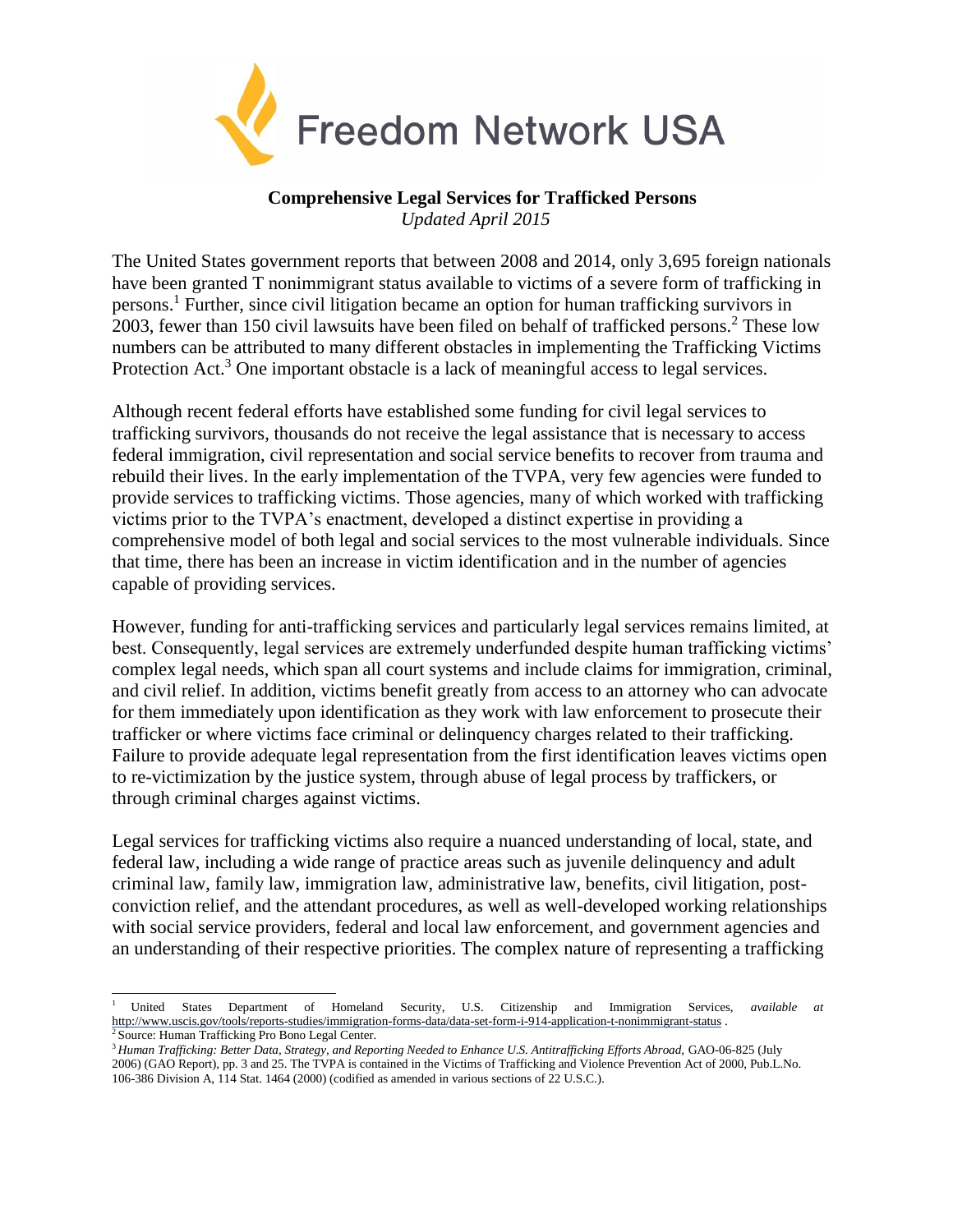victim is compounded by the length of time an individual case takes, often spanning six or seven years.

Legal representation for foreign nationals includes intensive criminal justice advocacy because cooperation with law enforcement is required for trafficking victims without immigration status to access stabilizing benefits and services. This is a specific and necessary component of legal services for all victims and is required for foreign national human trafficking victims. Criminal justice advocacy should be available until the investigation and prosecution of traffickers is complete, including sentencing, restitution, and the appeals process, where appropriate. When comprehensive legal services are not consistently available during the entire process, human trafficking victims, particularly foreign nationals and all minors, are left vulnerable to further victimization, such as being compelled to participate in the criminal justice process without an advocate, and without understanding the system, and losing access to immigration, criminal and civil legal relief. The current trend to separate legal and social services narrowly interprets the TVPA and fails comprehend the necessity of both to stabilize trafficking victims.

## **Current funding for legal services for trafficking victims**

The three primary government funding sources for service providers assist trafficking victims have either provided insufficient funds or limited the use of funds for legal representation. Under the current funding structure, limited legal services are available through the U.S. Department of Justice, Office for Victims of Crime (OVC), either through comprehensive services or through specialized legal services grants.<sup>4</sup> However, recipients of comprehensive services grants must balance numerous competing priorities, resulting in small allocations for legal services. Further, only a handful of organizations have received specialized legal services grants, leaving most states without dedicated funding.

Since 2012, the Department of Health and Human Services, Office of Refugee and Resettlement (ORR), Division of Anti-Trafficking in Persons (ATIP) has allowed recipients of ORR funds to provide some legal services for victims of severe forms of trafficking and certain family members.<sup>5</sup> Potential services include immigration representation, criminal justice advocacy, family law, and other civil matters. However, as with the OVC comprehensive funding, ATIP funding recipients must balance competing priorities, including urgent social services needs. The practical result is that little funding remains for legal services.

Finally, legal services programs receiving funding from the Legal Services Corporation (LSC) may represent victims of trafficking in civil legal matters, regardless of immigration status. In 2014, LSC updated its regulations and issued a program letter that clarified the eligibility of victims of trafficking and other crimes.<sup>6</sup> Although this LSC guidance instructs recipients of LSC funds that victims of trafficking generally are eligible for services, many recipients of LSC funds still do not regularly represent survivors of trafficking. For example, a recent Attorney General report to Congress<sup>7</sup> found that only fifteen LSC grantees had represented trafficked

<sup>4</sup>*See, e.g.,* <http://ovc.ncjrs.gov/humantrafficking/traffickingmatrix.html> for a list of OVC grantees.

<sup>5</sup>ORR State Letter #12-04, Aug. 28, 2012, *available at* [http://www.acf.hhs.gov/programs/orr/resource/state-letter-12-04.](http://www.acf.hhs.gov/programs/orr/resource/state-letter-12-04)

<sup>6</sup>45 CFR Part 1626 (April 18, 2014); Program Letter 14-3, Oct. 29, 2014, *available at* [http://grants.lsc.gov/sites/lsc.gov/files/Grants/RIN/Grantee\\_Guidance/Program-Letters/ProgramLetter14-3.pdf.](http://grants.lsc.gov/sites/lsc.gov/files/grants/rin/grantee_guidance/program-letters/programletter14-3.pdf)

<sup>7</sup>Attorney General's Annual Report to Congress and Assessment of U.S. Government Activities to Combat Trafficking in Persons, July, 2014, *available at <http://www.justice.gov/sites/default/files/ag/pages/attachments/2014/10/28/agreporthumantrafficking2012.pdf>*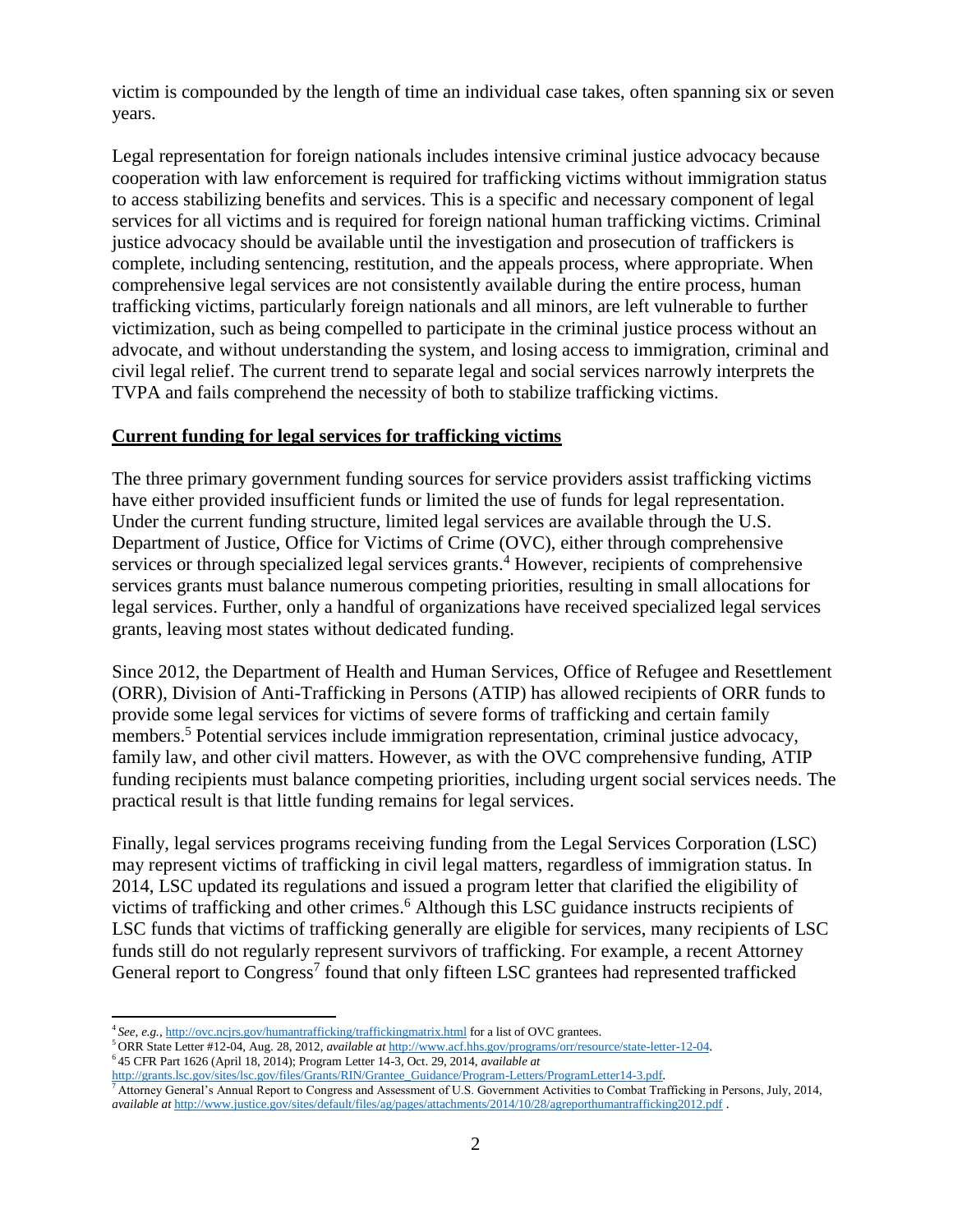clients, out of some 134 total grantees.<sup>8</sup> While human trafficking representation requires particular expertise that the average legal aid attorney may lack, educational resources are available to train these advocates. At the same time, however, as with most other funding, there are competing priorities and the allocation of LSC funding to serve trafficked clients that would necessarily come at the expense of other legal services. Further, victims of labor exploitation that do not meet the definition of human trafficking or other relevant crimes often remain ineligible for legal services due to their immigration status.

## **Recommendations for comprehensive legal service funding for trafficking victims**

- **1. ORR's State Letter #12-04 is helpful in allowing for legal services, but current funding levels still limit the ability to provide adequate and effective legal services.** State Letter #12-04 is helpful in allowing the use of ORR program funds to provide legal assistance to trafficking victims and certain family members. Current funding amounts, however, preclude most recipients from providing meaningful legal services due to other urgent needs. Overall funding needs to be increased so that meaningful, adequate, and effective funding is available for legal services.
- **2. Enact legislation to extend free legal services to all immigrant workers to reduce their vulnerability to exploitation, forced-labor, and slavery.** Free legal services should be available to provide access to legal services to all low income workers, regardless of immigration status, not just trafficking victims and certain other crimes.
- **3. Expand OVC's dedicated "specialized services" funding to allow grants to more legal services providers.** The recent expansion of the OVC grant program to include funding for specialized legal services is promising, but has been limited to only a few sites. This program should be expanded to allow for dedicated legal services funding to more sites across the country.
- **4. LSC should take leadership to encourage grantees to serve victims of trafficking.**  While LSC's 2014 guidance was helpful in clarifying trafficked clients' eligibility for legal services regardless of immigration status, LSC must go further. Since only a small fraction of grantees actually serve trafficked persons, LSC should encourage grantees to provide these services and serve as a clearinghouse for educational information to improve grantees' ability to serve trafficked persons.
- **5. Expand funding to allow legal services providers to address all legal needs of victims, recognizing that many victims are criminalized or may have an unrelated criminal past which makes them ineligible for services through certain funding.** Victims are often criminalized for acts which are related to their trafficking. Victims may also have a criminal past that simultaneously makes them vulnerable and ineligible for services through certain funding streams, such as some victims of crime funds.
- **6. Require identifying agencies to inform victims that they may have legal assistance and fund programs that provide legal advocacy and services to victims immediately upon identification.** When victims receive legal services immediately upon identification, it gives them meaningful access to the rights to which they are entitled in a multiple contexts. Legal assistance can bridge gaps between services and among agencies and reduce retraumatization of victims as they move through the legal, medical, and social services systems. Legal assistance can assist agencies, including crisis services, medical services, law enforcement, prosecutors, and other services, to work more effectively with victims by

<sup>8</sup>LSC Grants, *available at* [http://www.grants.lsc.gov.](http://www.grants.lsc.gov/)